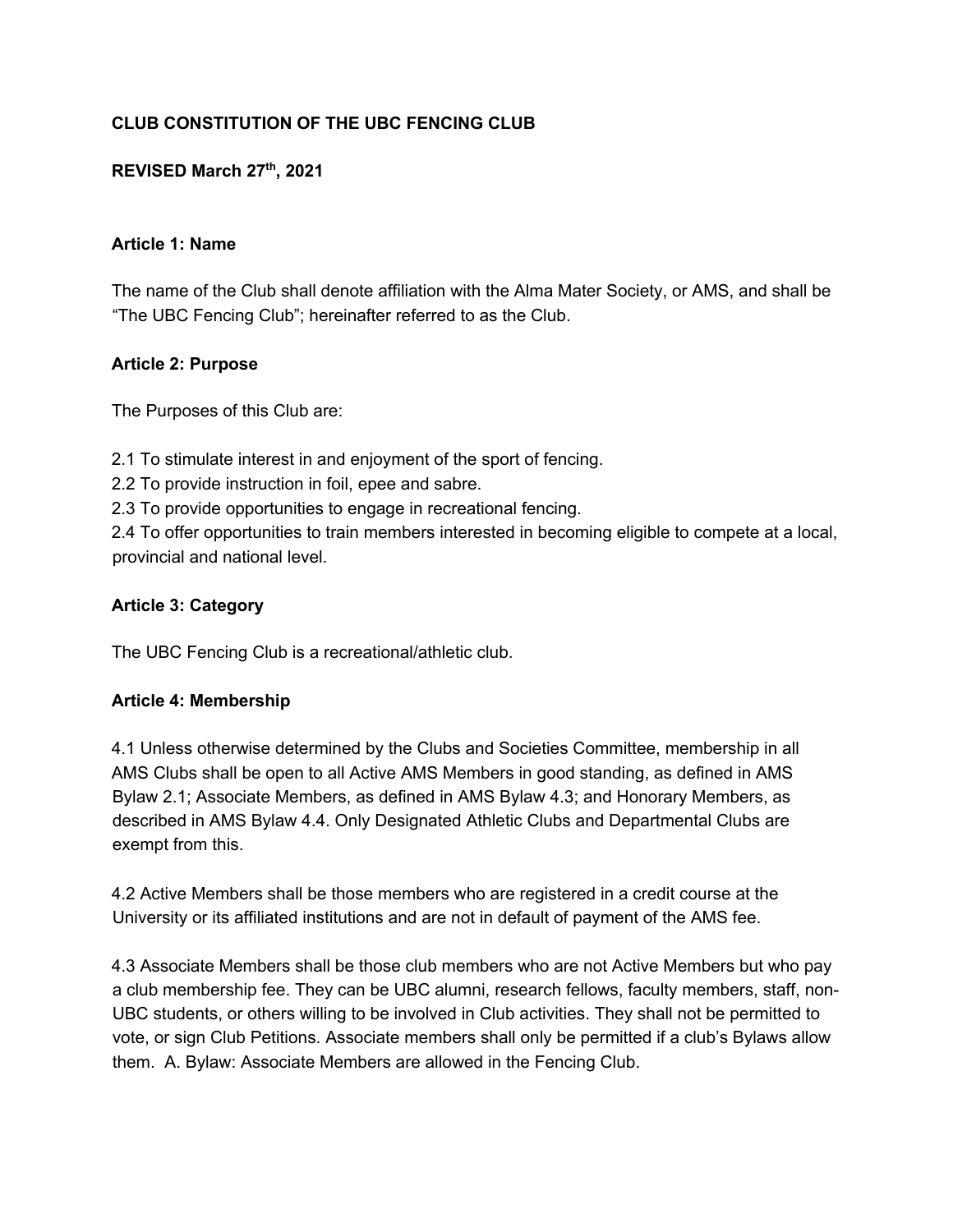4.4 Honorary Members shall be Club members who are not Active Members and who do not pay a club membership fee, and shall not be permitted to vote, hold office, or sign Club Petitions. Honorary Members shall only be permitted if the Club's Bylaws allow for them.

4.5 A minimum of two-thirds (⅔) of the Club's Membership shall be Active Members of the AMS.

4.6 The number of Associate Members and Honorary Members shall not be more than onethird (⅓) of the Club's Membership.

4.7 The membership period shall not be more than one (1) year.

4.8 Each new member of the Club, including Associate and Honorary Members, must sign an AMS General Member waiver form.

4.9 The Clubs and Societies Committee may de-constitute a club that has less than ten (10) percent Active Member at any time.

# **Article 5: Membership Fees**

5.1 Fees shall not be refundable under any circumstances. 5.2 Clubs may require members to pay an annual fee, the amount of which shall be determined by resolution of a General Meeting with quorum. A. Starting in 2016, Active Membership fees shall be: \$10. B. Associate Membership Fees shall be: \$30.

5.3 Associate membership fees shall be at least fifty percent (50%) more than the Active Membership fees. A. This only applied to Membership fees, and shall not be applied to session fees. B. Session fees must be paid in full, and can not be reimbursed.

5.4 Honorary membership fees shall be zero (0) dollars. A. Honorary members for the Fencing Club are required to pay AMS Membership fees, but may have session fees waived.

5.5 Changes in membership fees shall not become binding on established members until the termination of the current membership period.

5.6 Amendments to a Club's membership fees must be approved by ⅔ majority of Active Members at a General Meeting.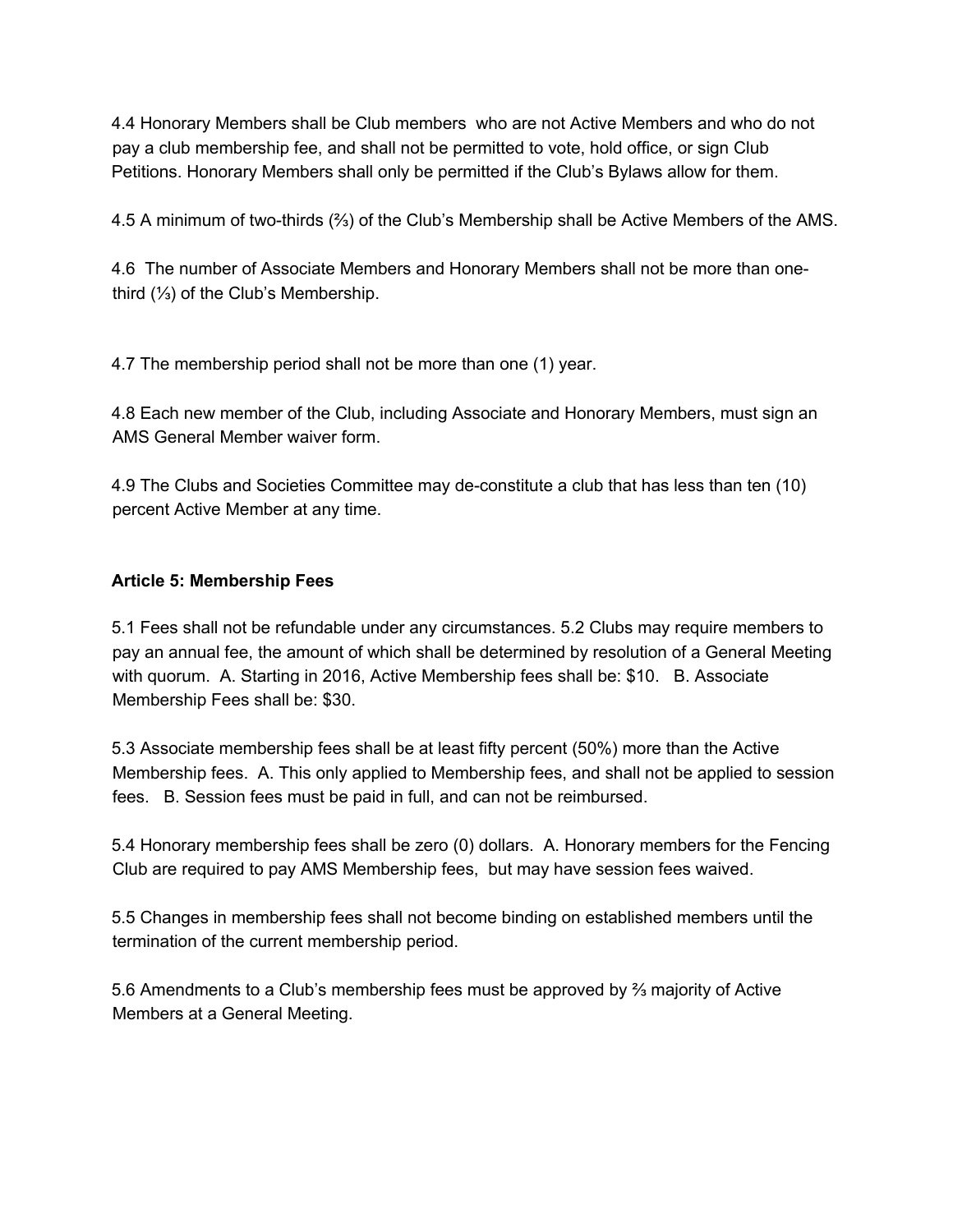## **Article 6: Executive Committee**

6.1 Each Club shall elect an Executive Committee to manage the day-to-day affairs of the Club on behalf of the general membership. The positions are outlined below:

A. Bylaw: The UBC Fencing Club Executive Committee will comprise of the following positions: President, Treasurer, and optionally: Vice-President, Secretary, and Armourer. These roles may only be filled by Active members.

President: Position responsibilities include being the chief executive officer of the Club, coordinates the club, presides over and runs executive meetings, liaises with the AMS administration/UBC/other fencing clubs/BC Fencing Association/Canadian Fencing Federation as the embodiment of the club, is one of two booking representatives, is responsible for the safety of all club members, in charge of problem solving and is club spokesperson.

I.

Vice-President: Position responsibilities include any function that needs to be done (i.e. assisting all other positions of Executive if requested or in their absence), and responsible for communication within the club.

II.

Treasurer: Position responsibilities include being the sole signing officer of the club, is one (1) of two (2) booking representatives of the club, responsible for safeguarding and managing of the clubs money (required to keep detailed records), deals with expenses and processing orders, submits all applications regardings Offices, Lockers and Club Renewals, submit Coach(es) Contract, checks into "Clubhouse" regularly to make sure everything is submitted properly and on time, and in the absence of the President, presides over the meetings.

III.

Secretary: Position responsibilities includes compiling meeting Agendas (finalized twenty-four (24) hours before exec meeting, 3 days before the general meetings), responsible for taking meeting minutes, responsible for regular correspondence with the club member's (via email, facebook, website), maintaining an up-to-date mailing list, and maintaining the website with regular updates.

IV.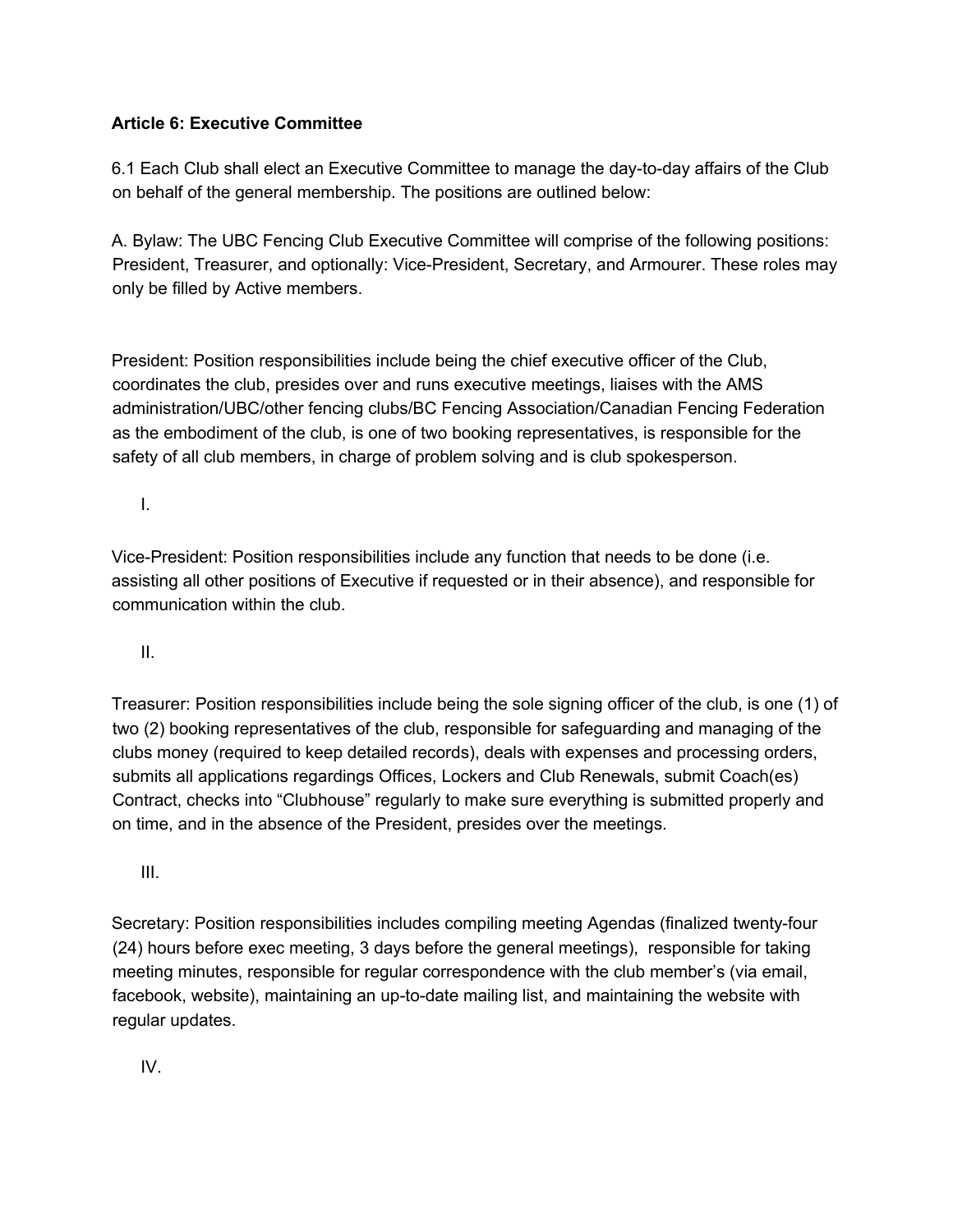B. Bylaw: The UBC Fencing Execs will also comprise the following positions: Armourer and Social Coordinator. These can only be filled by Active members, based on popular vote at AGM or other called by-elections.

#### I.

Social Coordinator (Working Group): Responsibilities include organizing non-fencing social events throughout the year, planning alternative events when practices are cancelled with notice, and planning events after tournaments. This position does not have to be filled by a student, however priority will be given to a student. If there is a Vice-President, the SoCo working group will be headed by them. If there is no vice-president, the SoCo working group will be headed by the president.

II.

Armourer: Responsibilities include keeping an up-to-date inventory of club equipment, tools, weapons and parts; record all equipment loaned to club members (at tournaments or practice), repair defective club equipment, repair defective member equipment at Armourer's discretion (with proper paperwork and arrangement with individual members for covering parts and labour) and train others on armoury days, if Armourer so choose to run the event. Armoury days require two (2) weeks notice. The choice of the armourer is at the discretion of the voting body, preference will be given to students although there is no cap on the number of armourers in office. Armourer may choose to train individuals to assist them, should they require assistance. This assistant may be Active or Associate, be required to fill out all necessary paperwork to remove any liability from the Club and AMS/UBC, and understand that they are not subject to any benefits associated with being Club Armourer. They understand that they must sign the Code Of Conduct, and will not have access to the Office, Office or Locker Codes, Lockers, or tools/equipment without the direct supervision of the Armourer. Should the assistant violate any of these terms, they will be immediately dismissed from the position, and will be suspended pending vote if they should be barred from the Club.

C. Bylaw: All elected positions on the Executive Committee will agree to the Code of Conduct for the Fencing Club and an additional one governing the behaviour and responsibilities for the elected positions.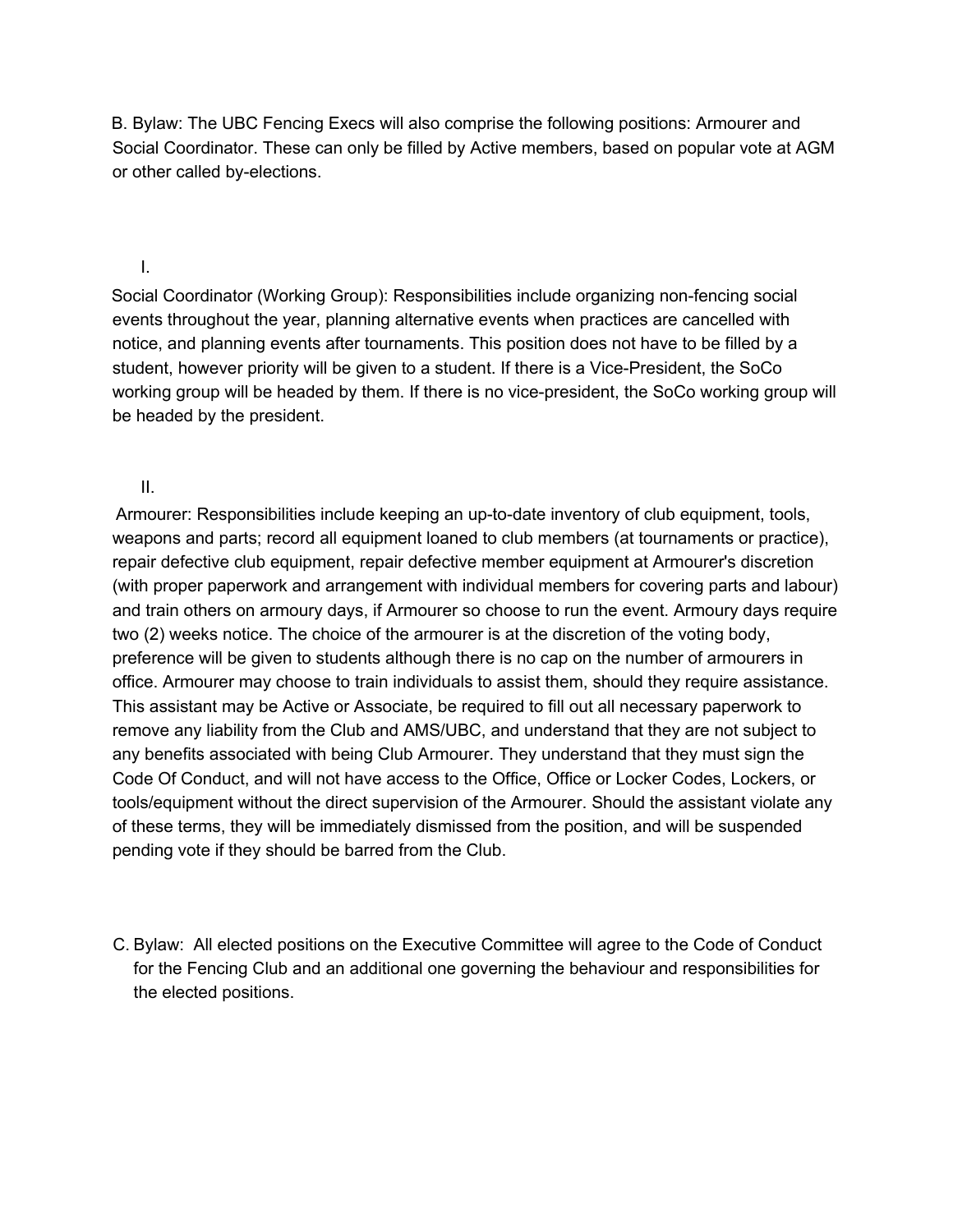Both Code of Conducts will be attached to the Constitution, and signed agreement is required by all Committee members who wish to hold office positions. If they are elected and choose to not sign and uphold the Constitution in whole, then they forfeit their elected position.

D. Bylaw: Action Against Undedicated Executive Officers If any Executive Officer does not perform duties assigned to or set for them as laid out in the Constitution and/or Code of Conduct and through motions, the Office may be asked to resign. The following may occur:

a. A total of one (1) warning shall be issued.

b. After one (1) warning has been issues, the President shall submit a motion for the Executive Officer's resignation for that position. The Executive shall have a vote and the resignation of the person shall be carried out by a two-third (⅔) majority vote.

c. If carried, the person will be asked to resign from their position by the President and

be shown the passed motion. The Club membership shall also be informed about the passed motion.

d. If the President has been called to resign, the motion must be passed by

remaining Executives, and shall be carried by a two-third (⅔) majority vote.

e. Any Officer not fulfilling his duties in the past year or running for reelection to ANY

position, can be removed by a vote of no-confidence, decided by a twothird (⅔) vote by the general membership at a General Meeting where quorum is present, may be asked to submit his resignation.

E. Bylaw: Assistant Coaches

the

An Assistant Coach may either apply for the position, or be nominated by the coach and Executives, whereupon they must be approved by both.

I.

Session fees shall be waived but a Club membership fee shall be paid in full.

II.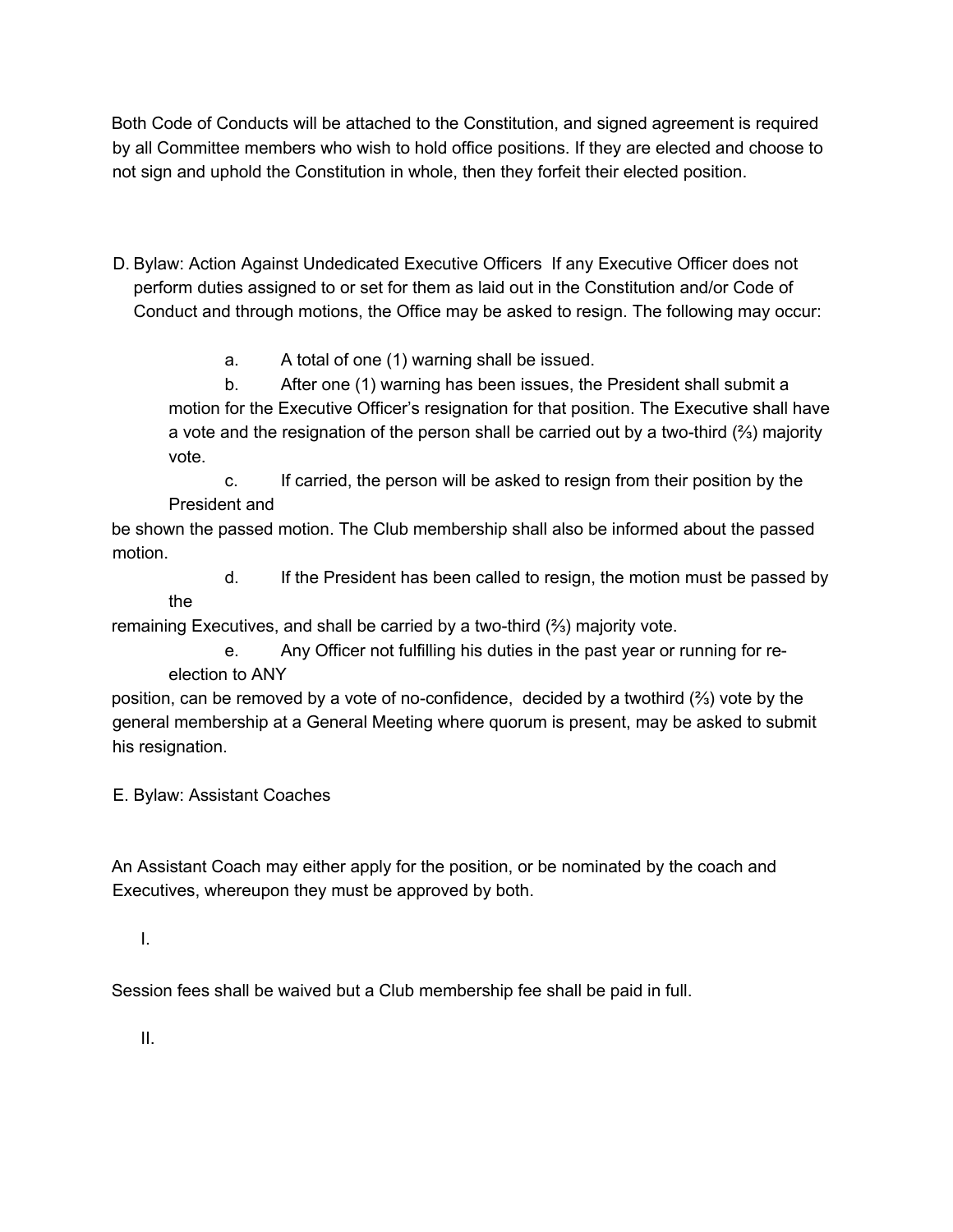A set agenda or lesson plan shall be reviewed by the Coach, then Executives for approval and passed by a two-third (⅔) majority vote.

III.

Assistant coaches must commit at least one (1) hour per session of fencing instruction.

IV.

6.2 The Executive Committee must contain at least a President and Treasurer, but may include any number of Executives set out in each Club's' Bylaw. These Executives must be elected annually by the Club's Membership. Executives listed in the bylaws may not be hired under any circumstances.

6.3 Executive positions shall be voluntary and Club Executives shall not receive honoraria or salary from the Club.

6.4 Clubs may not hire their own Executives or enter into any contract providing compensation for services provided by their own Executives, unless permission is granted in writing by the AMS Vice President Administration.

6.5 Only living, Active Members of the Alma Mater Society shall be eligible to be members of the Executive Committee.

6.6 All members of the Executive Committee must be registered in at least one class (3 credits) during both Winter Sessions (at least 6 credits total).

## **Article 7: Finances and Assets**

7.1 All constituted AMS Clubs must have an AMS bank account.

7.2 No Club may be controlled financially or operationally by an external organization.

7.3 All financial transactions shall be made explicit through the AMS account; all financial dealings shall be done through the AMS Administrative Office.

7.4 If any unauthorized accounts are discovered (i.e. outside bank accounts), the Club will be subject to de-constitution at the discretion of the Clubs and Societies Committee. These controls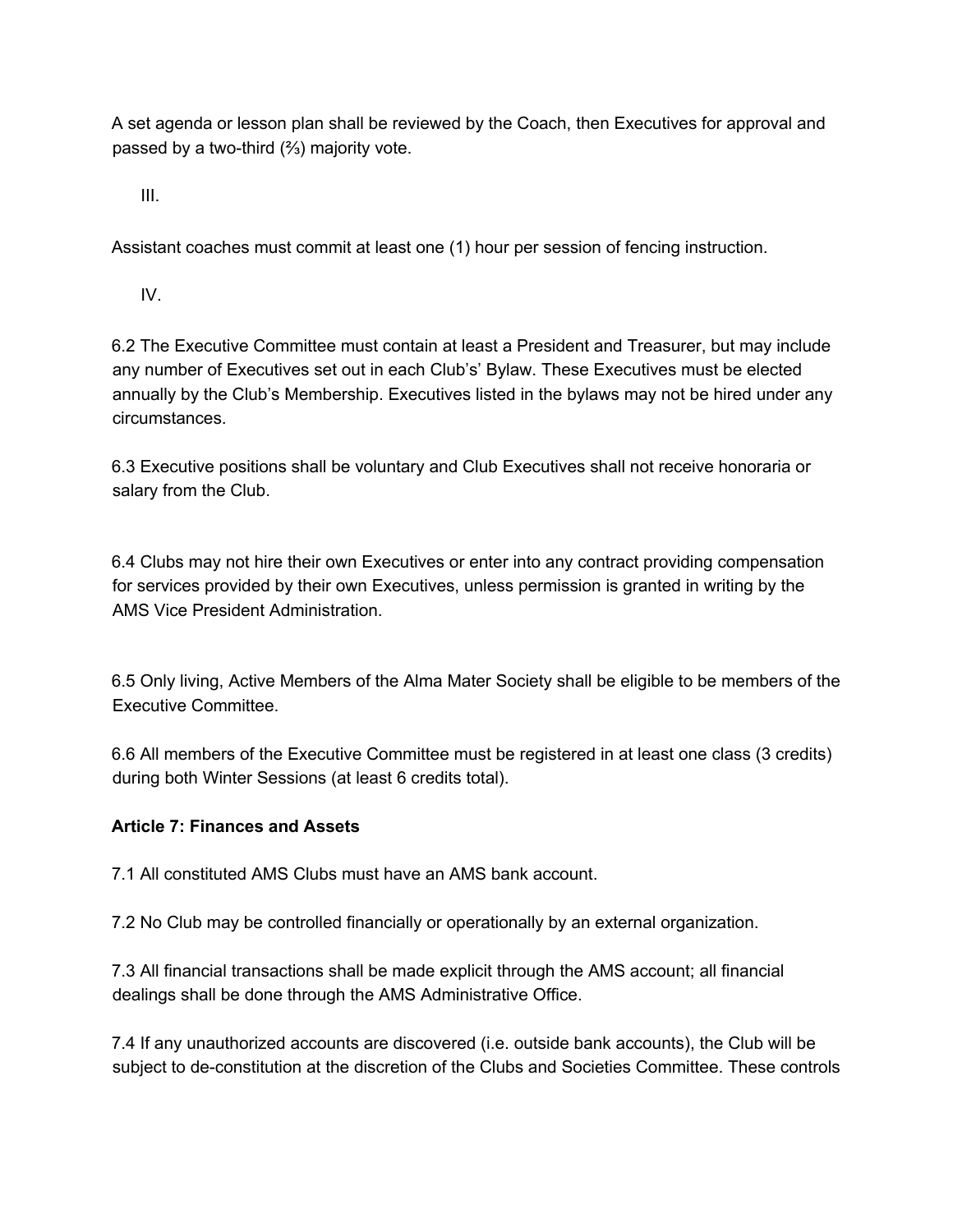are necessary for the protection of the Club against a dishonest signing officer, or for protection against the loss of the Club's monetary transaction records.

7.5 All revenues earned by the Club, including membership fees, must be deposited and kept in the AMS club bank account.

7.6 All AMS Clubs must be not-for-profit and self-sustaining.

7.7 The sole signing officer of any club shall be the Treasurer.

7.8 Property acquired by AMS Clubs shall be legally the property of the AMS under management of the Club.

7.9 Neither the AMS nor its staff shall requisition or expropriate property acquired by AMS Clubs against the wishes of the Club, except when sale of such property is necessary to remove the Club's account from deficit.

7.10 Each Club or Society shall manage property in the best interest if its general membership, and shall not dispose of property without the express approval of the AMS Vice President Administration.

A. Bylaw: Club Equipment.

Club Fencing equipment, including tools and spare parts, shall not be sold or discarded unless it is deemed unnecessary or unsafe for the Club by a unanimous vote from the Executives.

If it is deemed unsafe or unnecessary, the equipment will be disposed of in accordance with AMS rules. II.Any items missing shall be investigated by the Committee, until the location of the item is discovered and recorded.

I.

## **Article 8: Bylaw Amendments**

8.1 An amendment to the Club's Bylaw may be proposed by the Executive Committee or by a signed petition representing fifty percent (50%) of the non-executive Club Membership.

8.2 All Bylaw amendments shall be proposed at a General Meeting or in an area accessible by all members of the Club at least two weeks before they are eligible to be voted upon. The Club Executive Committee must make reasonable effort to alert all Members of the proposed changes.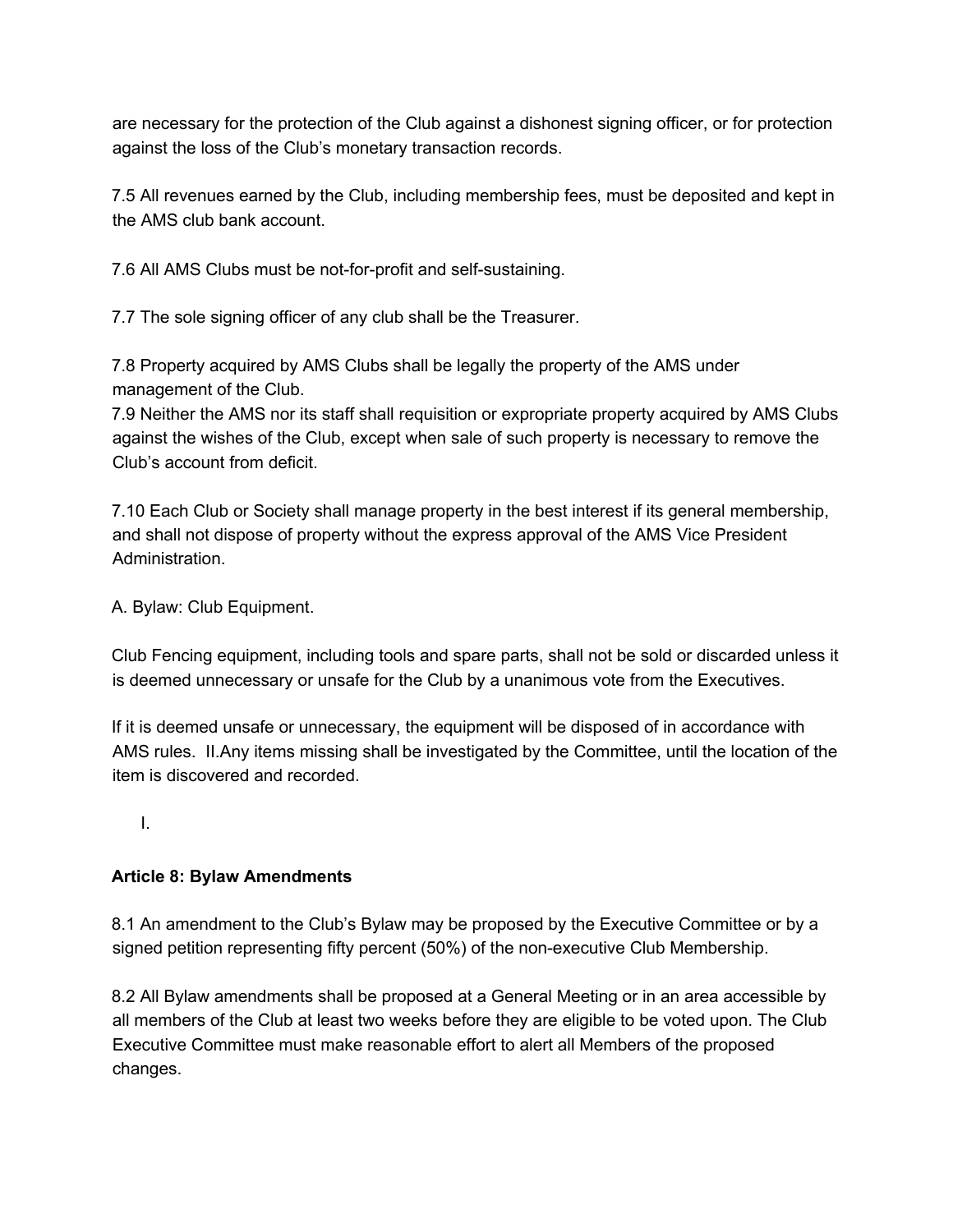8.3 All amendments shall require the support of two-third (⅔) majority of the present voting members in a vote where quorum if fulfilled. The vote must be open to the Club's entire Active Membership, and the voting period must be well-advertised, with reasonable effort to alert all Active Members.

## **Article 9: Quorum**

9.1 The quorum for all meetings shall be according to the tiers below:

- a. Less than 100 members: 10 (voting) members
- b. Between 100 and 200 members: 20 (voting) members
- c. More than 200 members: 30 (voting) members

# **Article 10: General Meetings**

10.1 Each Club shall have at least one General Meeting during each term of the school year. There shall be a minimum of one (1) Annual General Meeting (AGM) during the University winter session.

10.2 A General Meeting shall be called by the President at the request of the Executive Committee or upon receipt of a petition representing the Club's Quorum. The meeting must be at least fourteen (14) days after the President receives the petition.

10.3 Notice of the General Meeting shall be posted in an obvious place at least seven (7) days before the meeting is to take place. All general meetings shall take place at a reasonable time and in a reasonable location.

10.4 The President shall post the Agenda for the General Meeting at least three (3) days prior to to the meeting.

10.5 Minutes of the meeting must be kept if the Club's decisions are to be upheld by AMS Staff in case of a dispute, and shall be the accepted record of proceedings.

10.6 Only Active Members may vote in General Meetings.

10.7 No binding decisions shall be made without quorum.

## **Article 11: Elections**

11.1 The election of the Executive Committee shall take place during the first two (2) weeks of March at a General Meeting of the Club.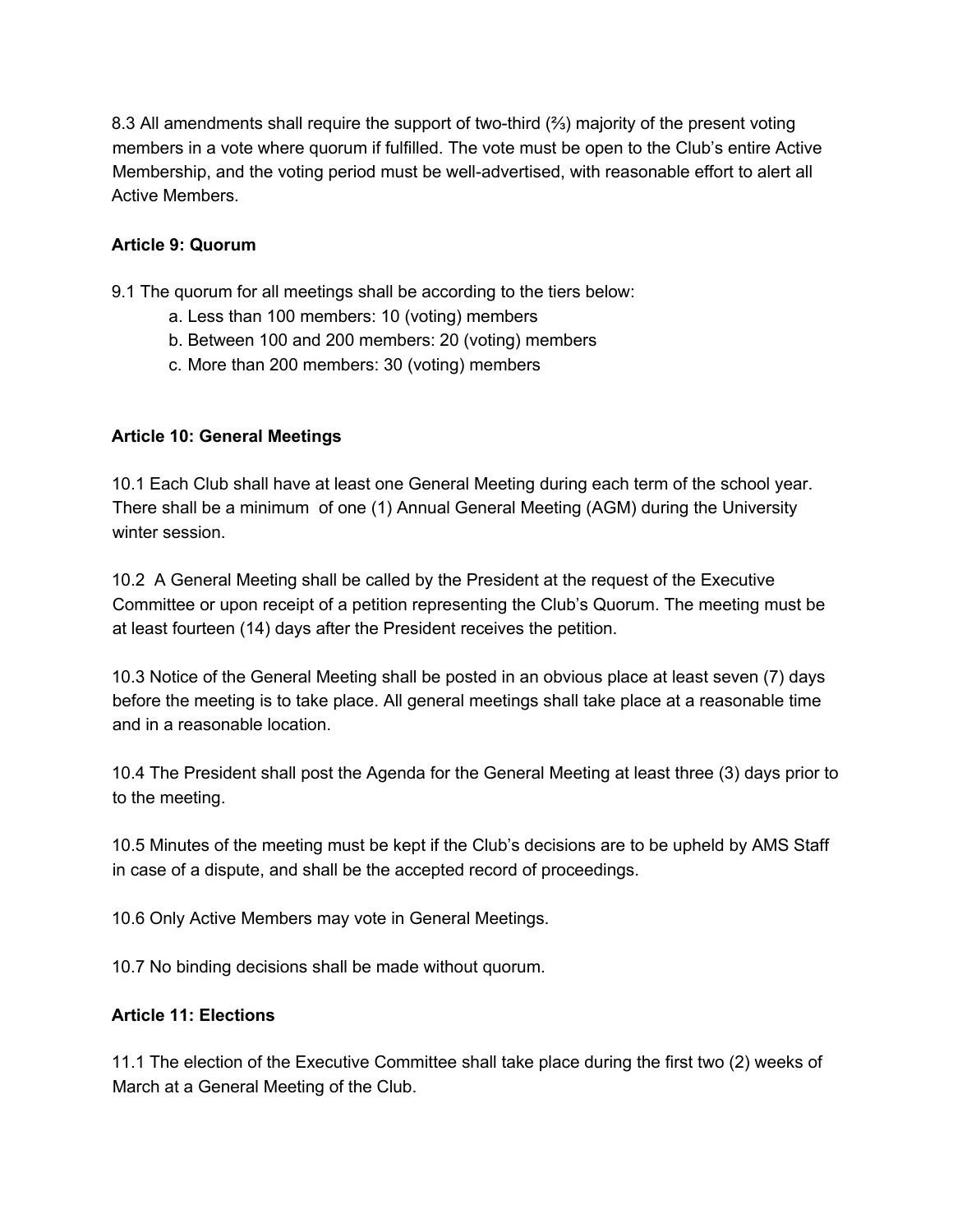11.2 Voting shall take place through secret ballot.

11.3 Nominations shall be submitted to the President at least one (1) week before the meeting where elections will take place. If the President is running for an Executive position, another Executive shall be designated by the Executive Committee to accept nominations.

11.4 The Executive facilitating elections may accept nominations on the floor. 11.5 The new Executive Committee shall assume office on the first day of May following the Club's general election.

11.6 By-elections shall be called by the President to fill vacant positions on the Executive Committee. If the Presidency is vacant, the Treasurer shall call a by-election.

11.7 By-elections shall follow the same procedures described in this Article.

11.8 Only Active Members shall be eligible for any Executive position. Voting members are as defined by the AMS, an owner of a UBC student card.

11.9 All Active Members of the Club shall be eligible to vote for any Executive position.

#### **Article 12: Procedure**

12.1 All procedural matters shall be governed by Robert's Rules of Order, Newly Revised.

12.2 Any further discrepancies shall be decided by the AMS, which is the final authority.

12.3 Each year, AMS Clubs shall be required to complete an Affiliation Renewal Form by March 30th or a date otherwise set by the AMS Vice President Administration. This Form shall include updated Executive contact information, a complete list of Club assets valued over \$50, and other information the Clubs and Societies Committee deems relevant.

#### **Article 13: Committees**

13.1 Any number of standing committees shall be established by the Club's Bylaws.

13.2 The procedure to select Committee Members shall be decided by the Executive Committee Unless otherwise laid out in the Club's Bylaws.